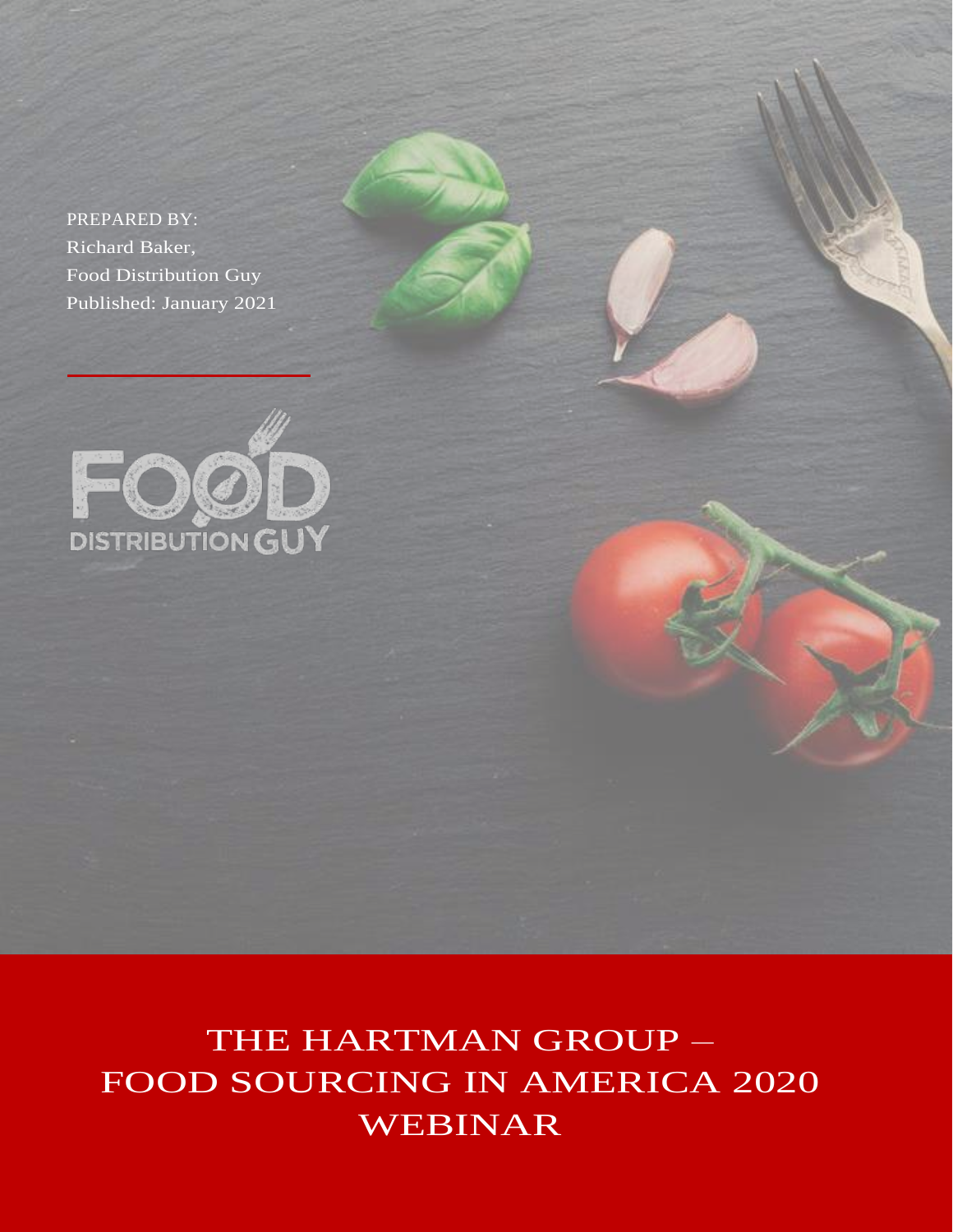This special report summarizes The Hartman's Group webinar titled "Food Sourcing in America 2020". The basis of their study was to get a better understanding of food sourcing, consumer grocery shopping habits, specifically Covid-19 strategies, trip drivers, online grocery shopping and grocery category purchasing by retailer / channel. In follow up correspondence with Ms. Laurie Demeritt, CEO – The Hartman Group, I asked how applicable are their findings with respect to the Canadian shopper? In response: "Clearly, there are some important differences between the Canadian and U.S. marketplace (in terms of channel types and store formats) but we do believe that the larger take-aways from the study are likely very similar in terms of consumers' attitudinal and behavioral changes".

- Consumers are continuing to assess risk and make trade-offs in daily activities and priorities.
- Despite the changes caused by Covid, the basic pattern of consumption has remained the same as outlined in Table 1.

| Average percent of consumer who have: |                  |           |         |            |           |        |              |              |
|---------------------------------------|------------------|-----------|---------|------------|-----------|--------|--------------|--------------|
|                                       | Early            | Breakfast | Morning | Lunch      | Afternoon | Dinner | After Dinner | Late Night   |
|                                       | Morning<br>Snack |           | Snack   |            | Lunch     |        | Snack        | Meal / Snack |
| 2019                                  | 20%              | 63%       | 23%     | <b>70%</b> | 37%       | 82%    | 33%          | 24%          |
| 2020                                  | 19%              | 63%       | 22%     | 67%        | 37%       | 80%    | 32%          | 19%          |

**Table 1 Eating Occasions by Day Part – 2019 vs. 2020**

- Shopping for food is now a more complex web that consumers must navigate, with a safety assessment embedded at each decision point. The mode side of Food's Procurement Journey includes: Dining out, Takeout, Direct to consumer, or grocery shopping. The fulfillment side include: Delivery, Pick-Up or in person.
- 84% consumers revealed they have made adjustments on how they shop due to Covid-19. The top 6 adjustments they have made are outlined in Chart 1.



**Chart 1 Adjustments to the Act of Shopping Prompted by Covis-19**

**Note:** The top 5 are significantly higher among women.

- 1 in 10 shoppers continue to take a more spontaneous approach to shopping.
- Trip planning behaviours have become more of a concerted effort as outlined in Chart 2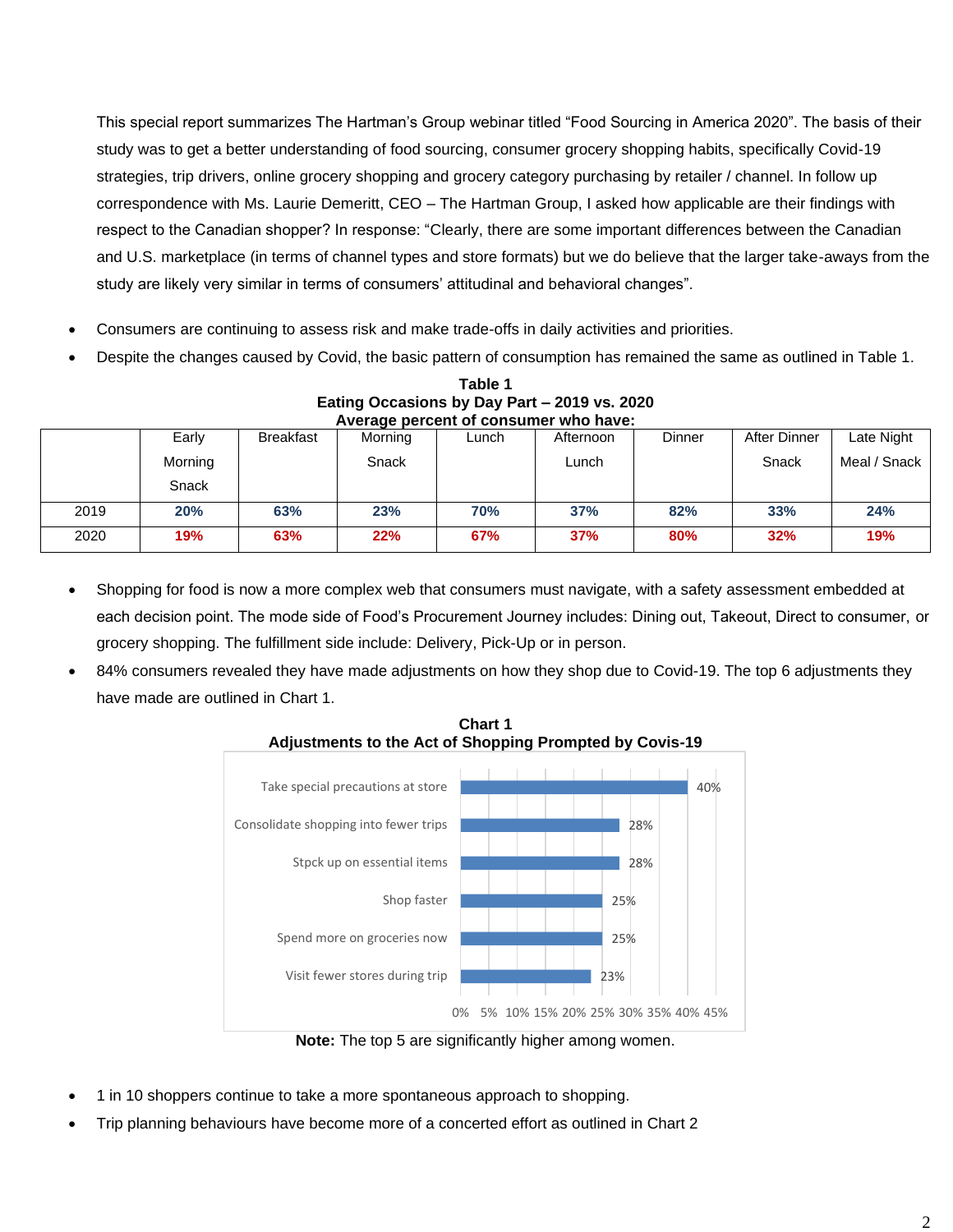

• Consumers are consolidating their shopping trips as outlined in Chart 3.



**Chart 3 Trend in Weekly In-Person Trips**

- In a typical week shoppers grocery shop 1.7X in person and 0.9X online.
- Consumers continue to visit similar channels as before the pandemic, showing continued desire to utilize the strength of each channel. (Primary role of each channel).
	- o Big stock up orders:
		- Grocery 33%, Mass 27%, Club 38%, Discount 24%
	- o Smaller fill-in trips:
		- Drug 18%, Dollar 21%, Convenience 18%, Online only 17%
	- o Just a couple of items:
		- Drug 18%, Dollar 21%, Convenience 28%
	- o Items in specific department:
		- Grocery 31%, Club 21%, Discount 23%, Specialty / Natural 28%
	- o Non-food items:
		- Mass 26%, Drug 32%, Dollar 25%, Online only 22%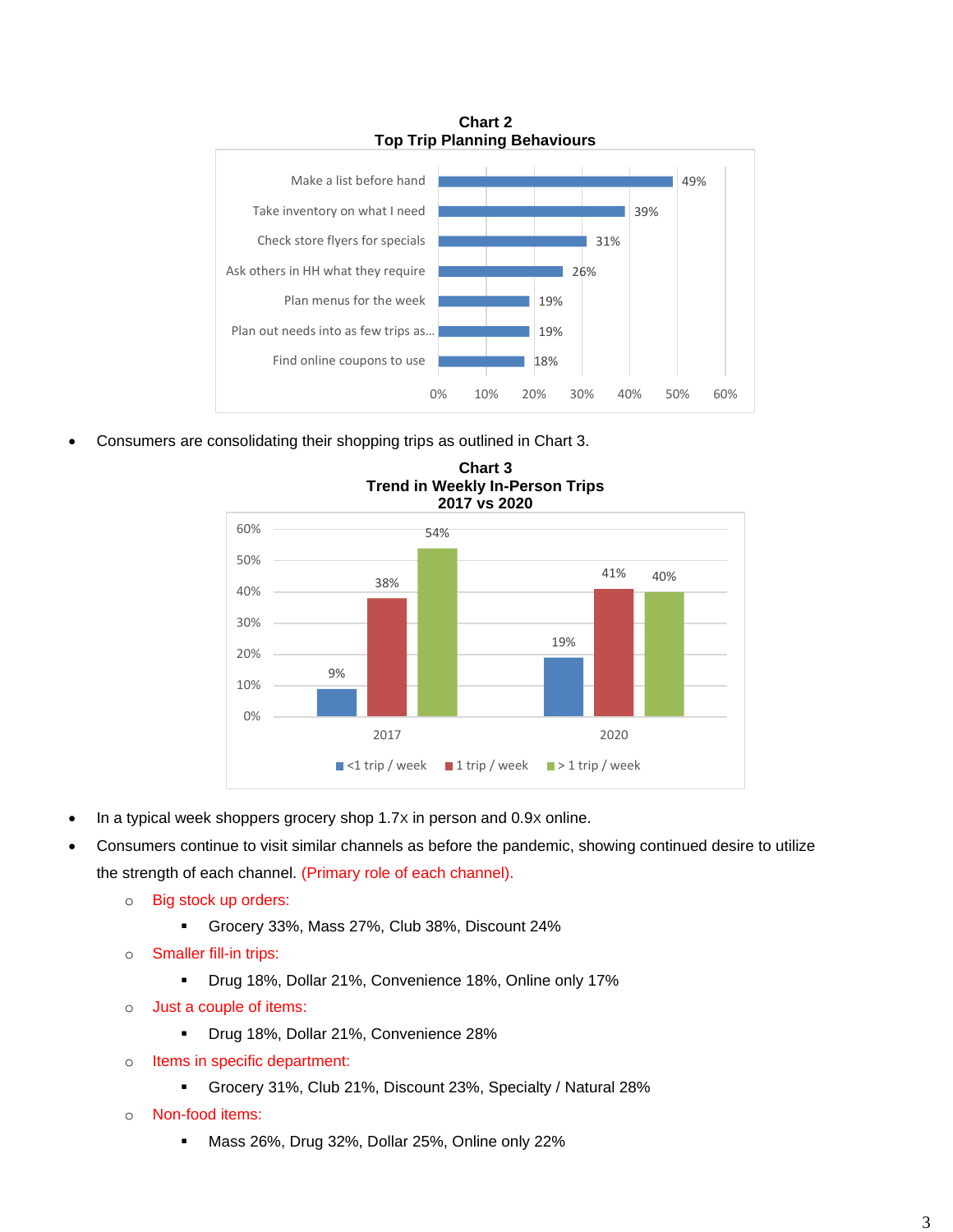• The pandemic has been the catalyst for consumers to participate more fully in online shopping as outlined in Chart 4. 27% of consumers are now shopping online for groceries more than before Covid.



**Chart 4**

• Not all consumers are online enthusiasts. Chart 5 outlines the Top 5 barriers to online shopping.



**Chart 5 Barriers to Online Shopping**

- Price and product familiarity are the primary drivers of purchase selection at the product level as outlined in Chart 6.
- Men are more influenced by ads, recommendations and online communication.
- Women are more influenced by savings and the attributes of the product itself.